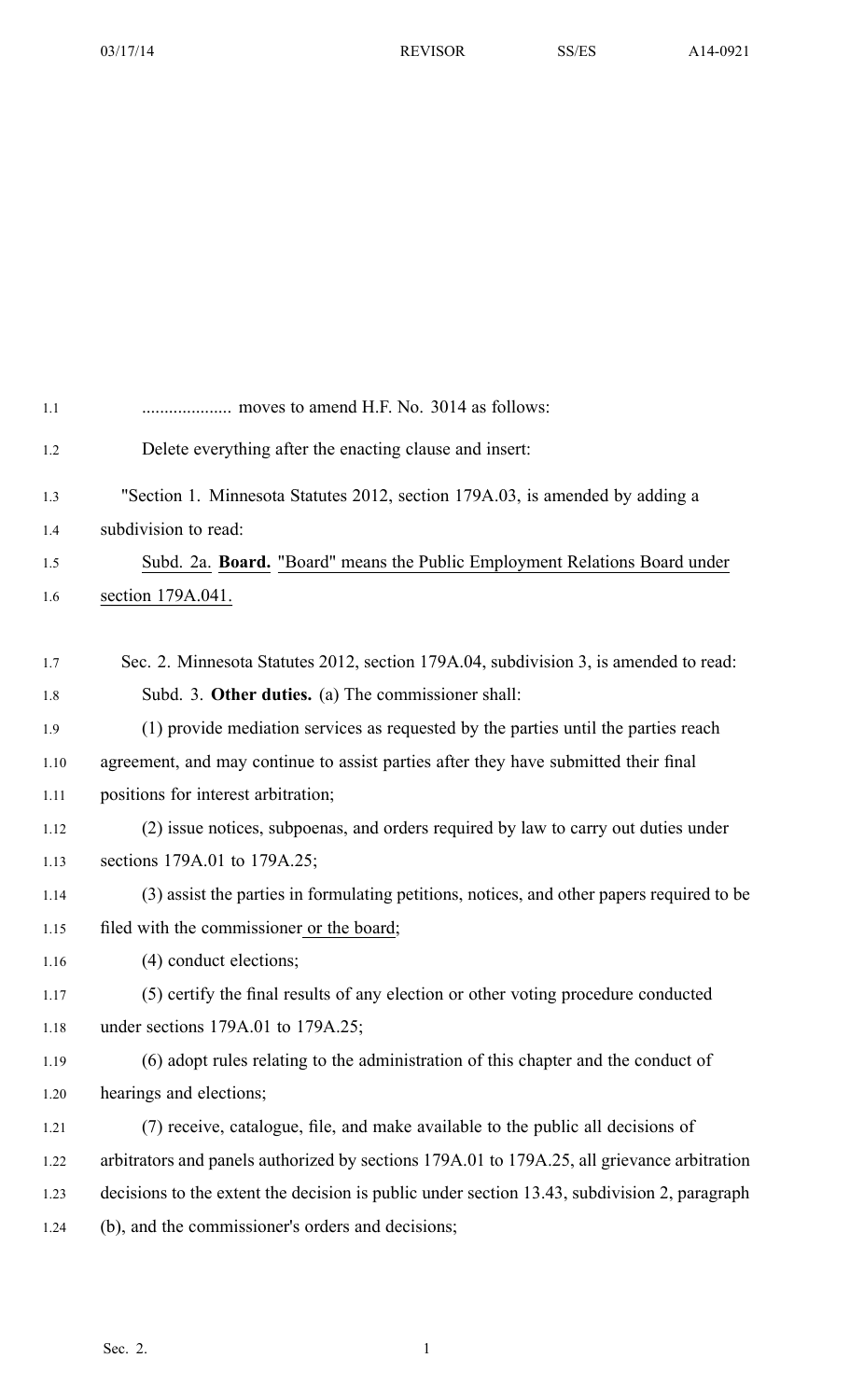- 2.1 (8) adopt, subject to chapter 14, <sup>a</sup> grievance procedure that fulfills the purposes of 2.2 section 179A.20, subdivision 4, that is available to any employee in a unit not covered by 2.3 <sup>a</sup> contractual grievance procedure; 2.4 (9) maintain <sup>a</sup> schedule of state employee classifications or positions assigned to 2.5 each unit established in section 179A.10, subdivision 2; 2.6 (10) collect fees established by rule for empanelment of persons on the labor 2.7 arbitrator roster maintained by the commissioner or in conjunction with fair share fee 2.8 challenges. Arbitrator application fees will be \$100 per year for initial applications and 2.9 renewals effective July 1, 2007; 2.10 (11) provide technical suppor<sup>t</sup> and assistance to voluntary joint labor-management 2.11 committees established for the purpose of improving relationships between exclusive 2.12 representatives and employers, at the discretion of the commissioner; 2.13 (12) provide to the parties <sup>a</sup> list of arbitrators as required by section 179A.16, 2.14 subdivision 4; and 2.15 (13) maintain <sup>a</sup> list of up to 60 arbitrators for referral to employers and exclusive 2.16 representatives for the resolution of grievance or interest disputes. Each person on the 2.17 list must be knowledgeable about collective bargaining and labor relations in the public 2.18 sector, well versed in state and federal labor law, and experienced in and knowledgeable 2.19 about labor arbitration. To the extent practicable, the commissioner shall appoint members 2.20 to the list so that the list is gender and racially diverse; and 2.21 (14) upon reques<sup>t</sup> of the board, provide administrative suppor<sup>t</sup> and other assistance 2.22 to the board, including assistance in development and adoption of board rules. 2.23 (b) From the names provided by representative organizations, the commissioner 2.24 shall maintain <sup>a</sup> list of arbitrators to conduct teacher discharge or termination hearings 2.25 according to section 122A.40 or 122A.41. The persons on the list must meet at least 2.26 one of the following requirements: 2.27 (1) be <sup>a</sup> former or retired judge; 2.28 (2) be <sup>a</sup> qualified arbitrator on the list maintained by the bureau; 2.29 (3) be <sup>a</sup> present, former, or retired administrative law judge; or 2.30 (4) be <sup>a</sup> neutral individual who is learned in the law and admitted to practice in 2.31 Minnesota, who is qualified by experience to conduct these hearings, and who is without 2.32 bias to either party. 2.33 Each year, education Minnesota shall provide <sup>a</sup> list of up to 14 names and the Minnesota 2.34 School Boards Association <sup>a</sup> list of up to 14 names of persons to be on the list. The
- 2.35 commissioner may adopt rules about maintaining and updating the list.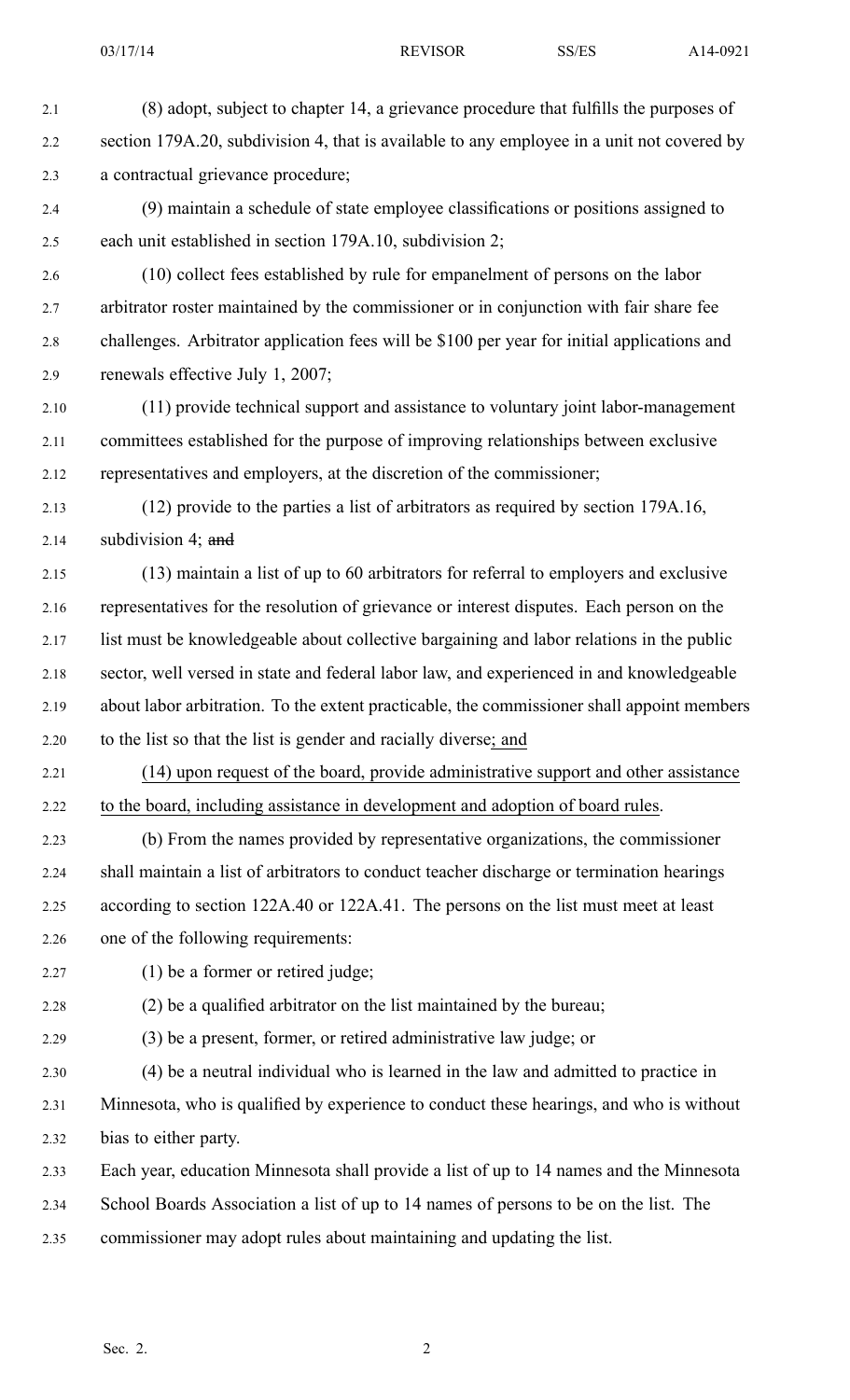| 3.1   | Sec. 3. [179A.041] PUBLIC EMPLOYMENT RELATIONS BOARD; POWER,                                 |
|-------|----------------------------------------------------------------------------------------------|
| $3.2$ | <b>AUTHORITY, AND DUTIES.</b>                                                                |
| 3.3   | Subdivision 1. Membership. The Public Employment Relations Board is                          |
| 3.4   | established with three members. One member shall be an officer or employee of an             |
| 3.5   | exclusive representative of public employees and shall be appointed by the governor; one     |
| 3.6   | shall be representative of public employers and shall be appointed by the governor; and      |
| 3.7   | one shall be representative of the public at large and shall be appointed by the other two   |
| 3.8   | members. Public employers and employee organizations representing public employees           |
| 3.9   | may submit for consideration names of persons representing their interests. The board        |
| 3.10  | shall select one of its members to serve as chair for a term beginning July 1 of each year.  |
| 3.11  | Subd. 2. Alternate members. (a) The appointing authorities shall appoint alternate           |
| 3.12  | members to serve only in the case of a member having a conflict of interest under            |
| 3.13  | subdivision 8, as follows:                                                                   |
| 3.14  | (1) one alternate, appointed by the governor, who is an officer or employee of an            |
| 3.15  | exclusive representative of public employees, to serve as an alternate to the member         |
| 3.16  | appointed by the governor who is an officer or employee of an exclusive representative of    |
| 3.17  | public employees. This alternate must not be an officer or employee of the same exclusive    |
| 3.18  | representative of public employees as the member for whom the alternate serves;              |
| 3.19  | (2) one alternate, appointed by the governor, who is a representative of public              |
| 3.20  | employers, to serve as an alternate to the member appointed by the governor who is           |
| 3.21  | a representative of public employers. This alternate must not represent the same public      |
| 3.22  | employer as the member for whom the alternate serves; and                                    |
| 3.23  | (3) one alternate, appointed by the member who is an officer or employee of an               |
| 3.24  | exclusive representative of public employees and the member who is a representative of       |
| 3.25  | public employers, who is not an officer or employee of an exclusive representative of        |
| 3.26  | public employees, or a representative of a public employer, to serve as an alternate for the |
| 3.27  | member that represents the public at large.                                                  |
| 3.28  | (b) Each alternate member shall serve a term that is coterminous with the term of the        |
| 3.29  | member for whom the alternate member serves as an alternate.                                 |
| 3.30  | Subd. 3. Terms; compensation. The membership terms, compensation, removal                    |
| 3.31  | of members, and filling of vacancies for members and alternate members shall be as           |
| 3.32  | provided in section 15.0575.                                                                 |
| 3.33  | Subd. 4. Rules; meetings. The board shall adopt rules governing its procedure and            |
| 3.34  | shall hold meetings as prescribed in those rules. The chair shall preside at meetings of     |
| 3.35  | the board.                                                                                   |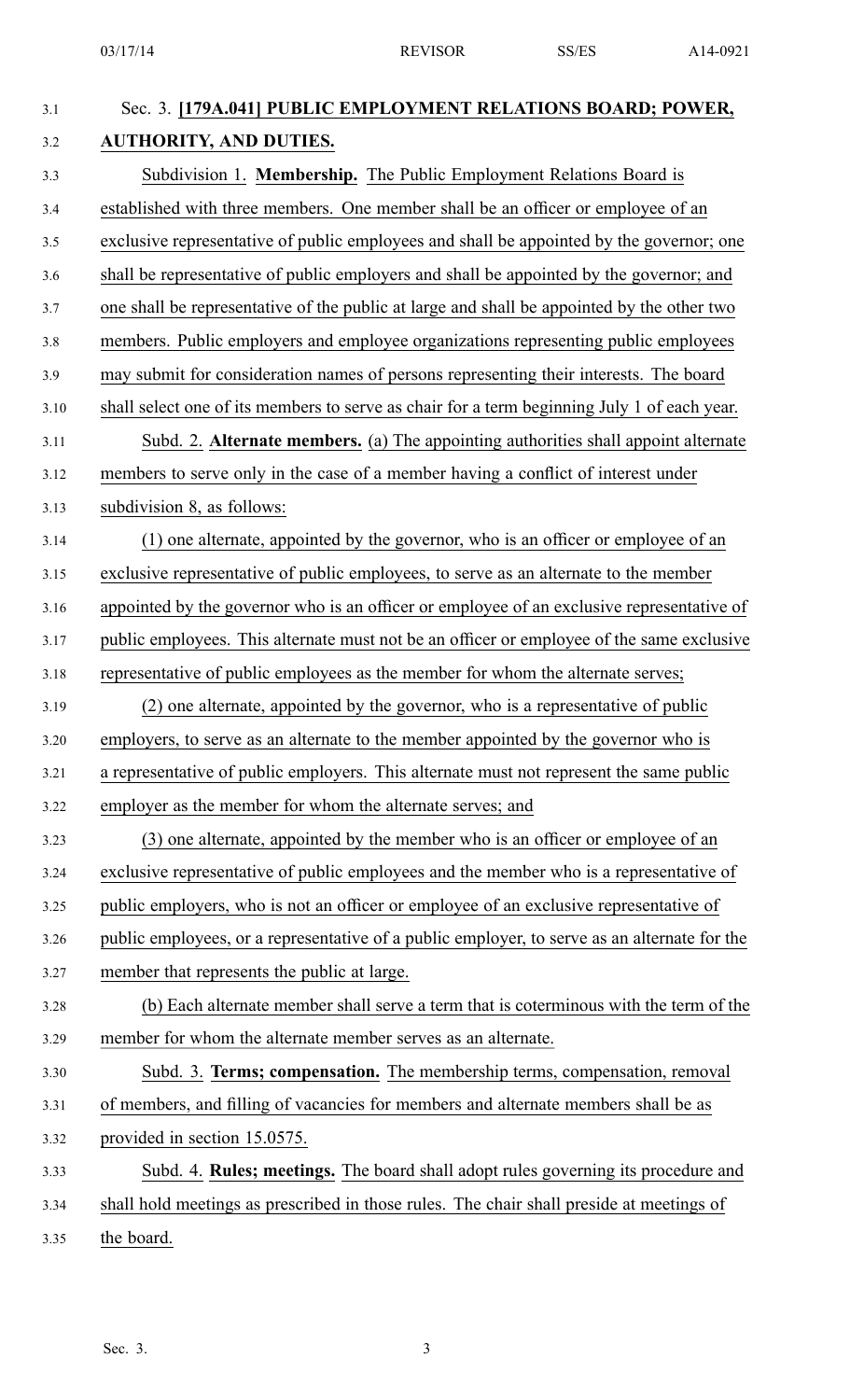| 4.1  | Subd. 5. Appeals. In addition to the other powers and duties given it by law, the            |
|------|----------------------------------------------------------------------------------------------|
| 4.2  | board shall hear and decide appeals from:                                                    |
| 4.3  | (1) recommended decisions and orders relating to an unfair labor practice under              |
| 4.4  | section 179A.13; and                                                                         |
| 4.5  | (2) determinations of the commissioner under section 179A.12, subdivision 11.                |
| 4.6  | Subd. 6. Rulemaking. The board shall adopt rules under chapter 14 governing                  |
| 4.7  | the presentation of issues and the taking of appeals under subdivision 5. All issues and     |
| 4.8  | appeals presented to the board shall be determined upon the record of hearing, except that   |
| 4.9  | the board may request additional evidence when necessary or helpful.                         |
| 4.10 | Subd. 7. Employees and contracts. The board may hire investigators, hearing                  |
| 4.11 | officers, and other employees as necessary to perform its duties, or may enter into          |
| 4.12 | contracts to perform any of the board's duties.                                              |
| 4.13 | Subd. 8. Conflict of interest. A member must disclose any conflict of interest in            |
| 4.14 | a case before the board and shall not take any action or vote in the case. The person        |
| 4.15 | designated as the recused member's alternate shall serve in place of the member who          |
| 4.16 | has a conflict for all actions and votes on the case, unless the alternate has a conflict of |
| 4.17 | interest. If both a member and the member's alternate have a conflict of interest in a case, |
| 4.18 | the appointing authority will appoint a second alternate member, who meets the same          |
| 4.19 | requirements as the alternate member and who has no conflict of interest, to take action     |
| 4.20 | and vote in the case. A board member or alternate member has a conflict of interest in a     |
| 4.21 | case if the member is employed by, an officer of, a member of the governing body of, or      |
| 4.22 | a member of a party in the case.                                                             |
| 4.23 | <b>EFFECTIVE DATE.</b> This section is effective July 1, 2014. The board shall be            |
| 4.24 | established and prepared to hear and decide rules under Minnesota Statutes, section          |
| 4.25 | 179A.041, subdivision 4, by July 1, 2015.                                                    |
|      |                                                                                              |
| 4.26 | Sec. 4. Minnesota Statutes 2012, section 179A.051, is amended to read:                       |
| 4.27 | 179A.051 APPEALS OF COMMISSIONER'S DECISIONS.                                                |
| 4.28 | (a) Decisions of the commissioner relating to supervisory, confidential, essential,          |
| 4.29 | and professional employees, appropriateness of a unit, or fair share fee challenges may be   |
| 4.30 | reviewed on certiorari by the Court of Appeals. A petition for a writ of certiorari must be  |
| 4.31 | filed and served on the other party or parties and the commissioner within 30 days from      |
| 4.32 | the date of the mailing of the commissioner's decision. The petition must be served on the   |

4.33 other party or parties at the party's or parties' last known address.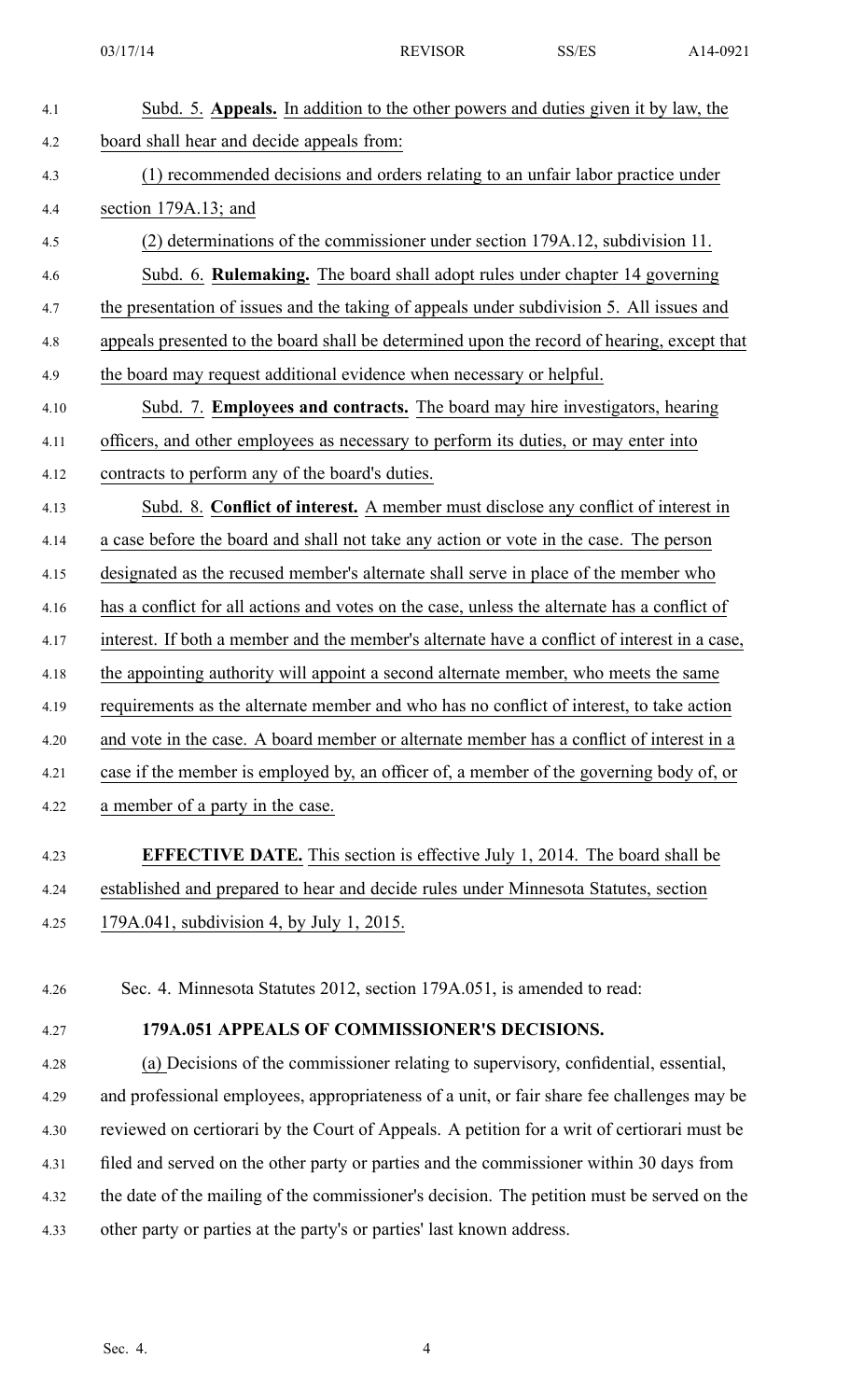- 5.1 (b) Decisions of the commissioner relating to unfair labor practices under section 5.2 179A.12, subdivision 11, may be appealed to the board if the appeal is filed with the board 5.3 and served on all other parties no later than 30 days after service of the commissioner's 5.4 decision. 5.5 Sec. 5. **[179A.052] APPEALS OF BOARD'S DECISIONS.** 5.6 Decisions of the board relating to unfair labor practices under section 179A.12, 5.7 subdivision 11, or 179A.13, including dismissal of unfair labor practice charges, may be 5.8 reviewed on certiorari by the Court of Appeals. A petition for <sup>a</sup> writ of certiorari must be 5.9 filed and served on the other party or parties and the board within 30 days from the date 5.10 of the mailing of the board's decision. The petition must be served on the other party or 5.11 parties at the party's or parties' last known address.
- 5.12 Sec. 6. Minnesota Statutes 2012, section 179A.06, is amended by adding <sup>a</sup> subdivision 5.13 to read:

## 5.14 Subd. 7. **Concerted activity.** Public employees have the right to engage in concerted 5.15 activities for the purpose of collective bargaining or other mutual aid or protection.

- 5.16 Sec. 7. Minnesota Statutes 2012, section 179A.10, subdivision 1, is amended to read: 5.17 Subdivision 1. **Exclusions.** The commissioner of managemen<sup>t</sup> and budget shall 5.18 meet and negotiate with the exclusive representative of each of the units specified in 5.19 this section, excep<sup>t</sup> as provided in section 43A.06, subdivision 1, paragraph (c). The 5.20 units provided in this section are the only appropriate units for executive branch state 5.21 employees. The following employees shall be excluded from any appropriate unit: 5.22 (1) the positions and classes of positions in the classified and unclassified services 5.23 defined as managerial by the commissioner of managemen<sup>t</sup> and budget in accordance 5.24 with section 43A.18, subdivision 3, and so designated in the official state compensation 5.25 schedules; 5.26 (2) unclassified positions in the Minnesota State Colleges and Universities defined 5.27 as managerial by the Board of Trustees; 5.28 (3) positions of physician employees compensated under section 43A.17, 5.29 subdivision 4;
- 5.30 (4) positions of all unclassified employees appointed by <sup>a</sup> constitutional officer; 5.31 (5) positions in the Bureau of Mediation Services and the Public Employment 5.32 Relations Board;
- 5.33 (6) positions of employees whose classification is pilot or chief pilot;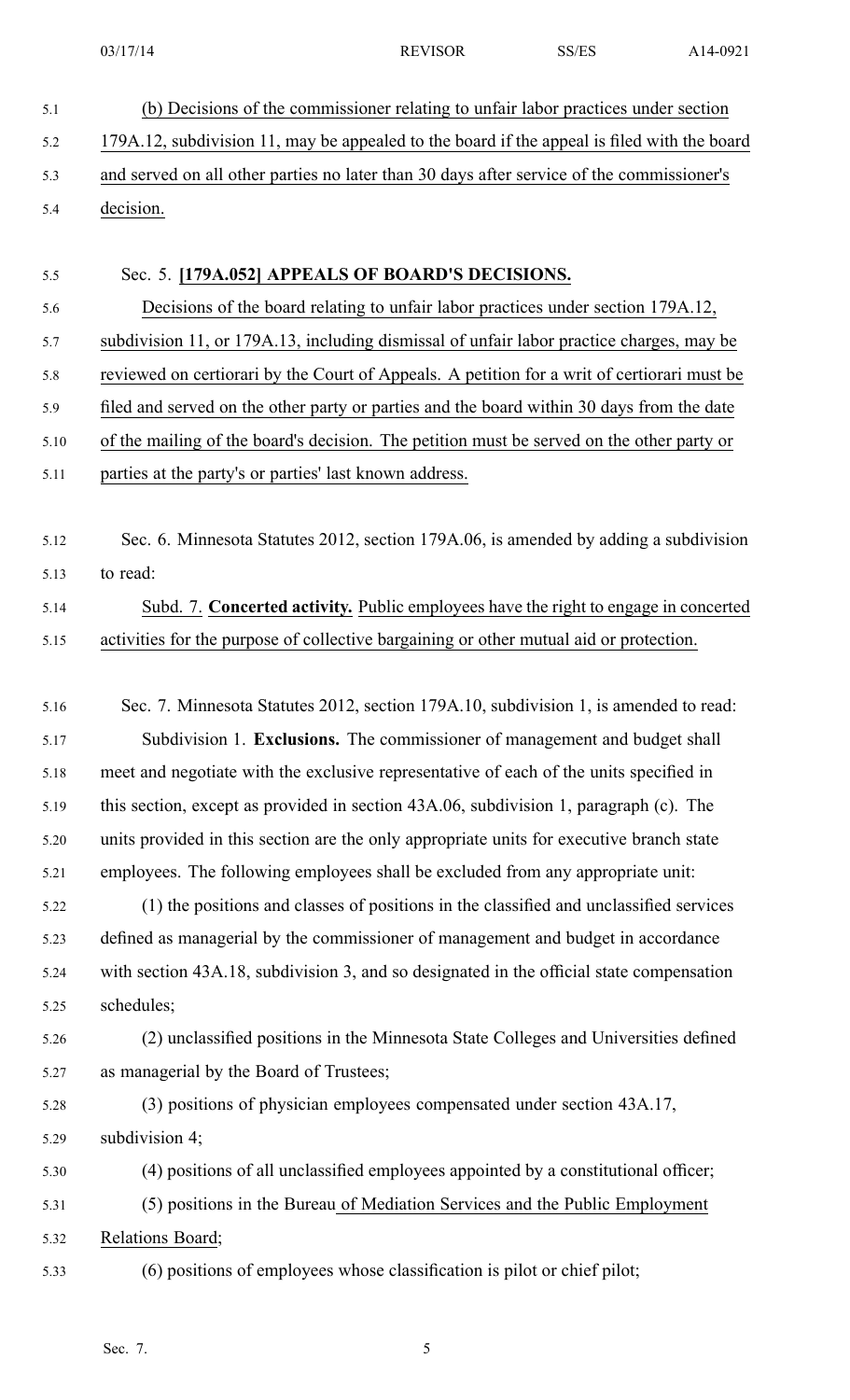- 6.1 (7) administrative law judge and compensation judge positions in the Office of 6.2 Administrative Hearings; and 6.3 (8) positions of all confidential employees. 6.4 The governor may upon the unanimous written reques<sup>t</sup> of exclusive representatives 6.5 of units and the commissioner direct that negotiations be conducted for one or more units
- 6.6 in <sup>a</sup> common proceeding or that supplemental negotiations be conducted for portions of <sup>a</sup>
- 6.7 unit or units defined on the basis of appointing authority or geography.
- 6.8 Sec. 8. Minnesota Statutes 2012, section 179A.13, is amended to read:
- 

## 6.9 **179A.13 UNFAIR LABOR PRACTICES.**

6.10 Subdivision 1. **Actions.** (a) The practices specified in this section are unfair labor 6.11 practices. Any employee, employer, employee or employer organization, exclusive 6.12 representative, or any other person or organization aggrieved by an unfair labor practice as 6.13 defined in this section may bring an action for injunctive relief and for damages caused by 6.14 the unfair labor practice in the district court of the county in which the practice is alleged 6.15 to have occurred. A copy of any complaint alleging an unfair labor practice must be filed 6.16 with the commissioner at the time it is brought in district court. The party bringing an 6.17 unfair labor practice action in district court shall also transmit to the commissioner any 6.18 orders or judgments of the court within ten days of the order or judgment file an unfair 6.19 labor practice charge with the board.

6.20 (b) Whenever it is charged that any party has engaged in or is engaging in any 6.21 unfair labor practice, an investigator designated by the board shall promptly conduct 6.22 an investigation of the charge. If after the investigation the board finds that the charge 6.23 involves <sup>a</sup> material issue of law or fact, the board shall promptly issue <sup>a</sup> complaint and 6.24 cause to be served upon the party <sup>a</sup> complaint stating the charges, accompanied by <sup>a</sup> 6.25 notice of hearing before <sup>a</sup> qualified hearing officer designated by the board at the offices of 6.26 the bureau or other location as the board deems appropriate, not less than five days nor 6.27 more than 20 days after serving the complaint, provided that no complaint shall be issued 6.28 based upon any unfair labor practice occurring more than six months prior to the filing of 6.29 <sup>a</sup> charge. A complaint issued under this subdivision may be amended by the board at any 6.30 time prior to the issuance of an order based thereon. The party who is the subject of the 6.31 complaint has the right to file an answer to the original or amended complaint prior to 6.32 hearing and to appear in person or by <sup>a</sup> representative and give testimony at the place and 6.33 time fixed in the complaint. In the discretion of the hearing officer conducting the hearing 6.34 or the board, any other party may be allowed to intervene in the proceeding and to presen<sup>t</sup>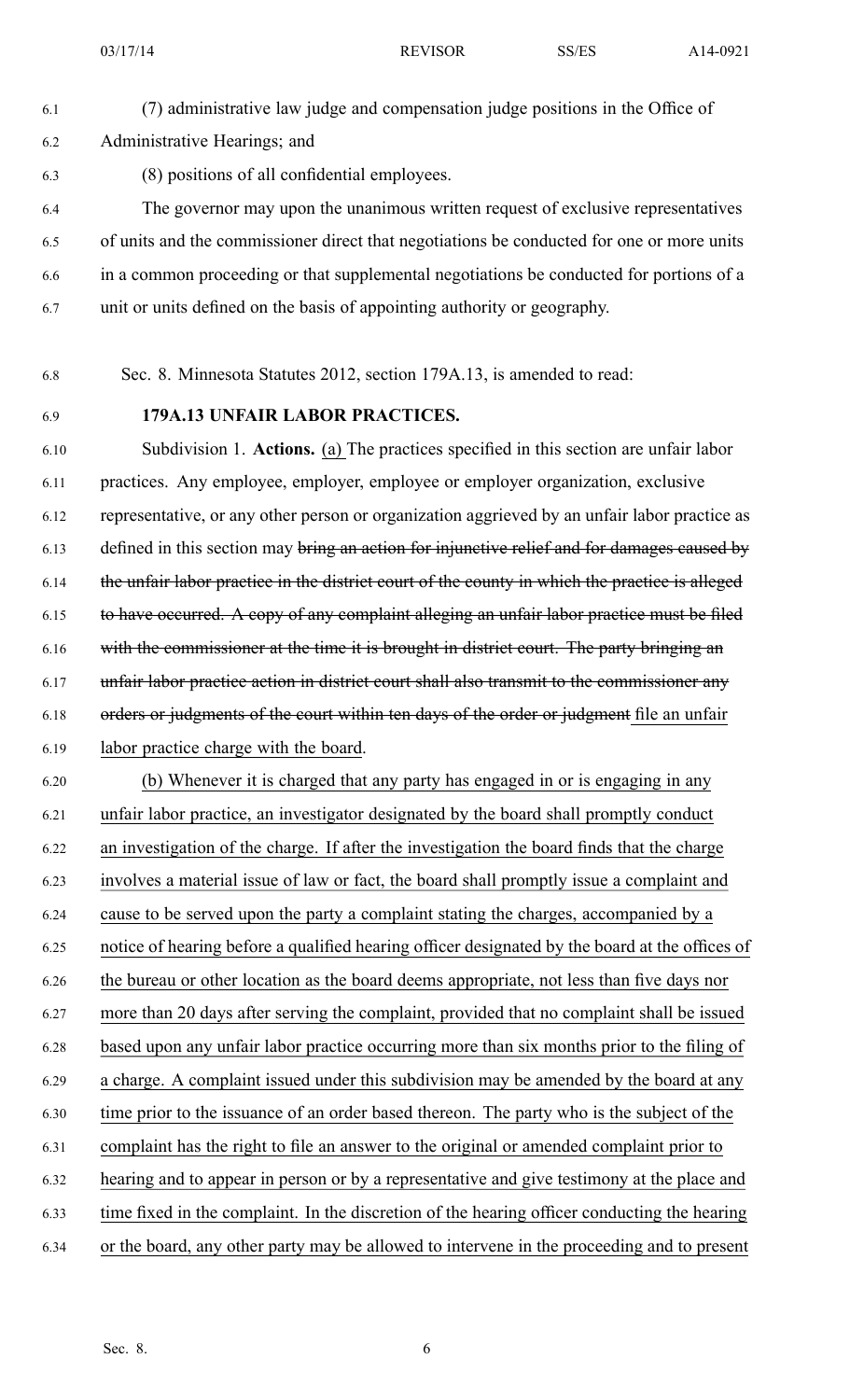| 7.1  | testimony. The board or designated hearing officers shall not be bound by the rules of         |
|------|------------------------------------------------------------------------------------------------|
| 7.2  | evidence applicable to courts, except as to the rules of privilege recognized by law.          |
| 7.3  | (c) Designated investigators must conduct the investigation of charges.                        |
| 7.4  | (d) Hearing officers must be licensed to practice law in the state of Minnesota and            |
| 7.5  | must conduct the hearings and issue recommended decisions and orders.                          |
| 7.6  | (e) The board or its designees shall have the power to issue subpoenas and administer          |
| 7.7  | oaths. If any party willfully fails or neglects to appear or testify or to produce books,      |
| 7.8  | papers, and records pursuant to the issuance of a subpoena, the board may apply to a           |
| 7.9  | court of competent jurisdiction to request that the party be ordered to appear to testify or   |
| 7.10 | produce the requested evidence.                                                                |
| 7.11 | (f) A full and complete record shall be kept of all proceedings before the board or            |
| 7.12 | designated hearing officer and shall be transcribed by a reporter appointed by the board.      |
| 7.13 | (g) The party on whom the burden of proof rests shall be required to sustain the               |
| 7.14 | burden by a preponderance of the evidence.                                                     |
| 7.15 | (h) At any time prior to the close of a hearing, the parties may by mutual agreement           |
| 7.16 | request referral to mediation, at which time the commissioner shall appoint a mediator,        |
| 7.17 | and the hearing shall be suspended pending the results of the mediation.                       |
| 7.18 | (i) If, upon a preponderance of the evidence taken, the hearing officer determines             |
| 7.19 | that any party named in the charge has engaged in or is engaging in an unfair labor            |
| 7.20 | practice, then a recommended decision and order shall be issued stating findings of fact       |
| 7.21 | and conclusions, and requiring the party to cease and desist from the unfair labor practice,   |
| 7.22 | to post a cease-and-desist notice in the workplace, and to take action to effectuate the       |
| 7.23 | policies of this section, including reinstatement of public employees with back pay and        |
| 7.24 | compensatory damages up to three times the amount of actual damages. If back pay is            |
| 7.25 | awarded, the award must include interest at the rate of seven percent per annum. The           |
| 7.26 | order further may require the party to make reports from time to time, and demonstrate         |
| 7.27 | the extent to which the party has complied with the order.                                     |
| 7.28 | (j) If there is no preponderance of evidence that the party named in the charge has            |
| 7.29 | engaged in or is engaging in the unfair labor practice, then the hearing officer shall issue a |
| 7.30 | recommended decision and order stating findings of fact and dismissing the complaint.          |
| 7.31 | (k) Parties may file exceptions to the hearing officer's recommended decision and              |
| 7.32 | order with the board no later than 30 days after service of the recommended decision           |
| 7.33 | and order. The board shall review the recommended decision and order upon timely               |
| 7.34 | filing of exceptions or upon its own motion. If no timely exceptions have been filed, the      |
| 7.35 | parties must be deemed to have waived their exceptions. Unless the board reviews the           |
| 7.36 | recommended decision and order upon its own motion, it must not be legal precedent and         |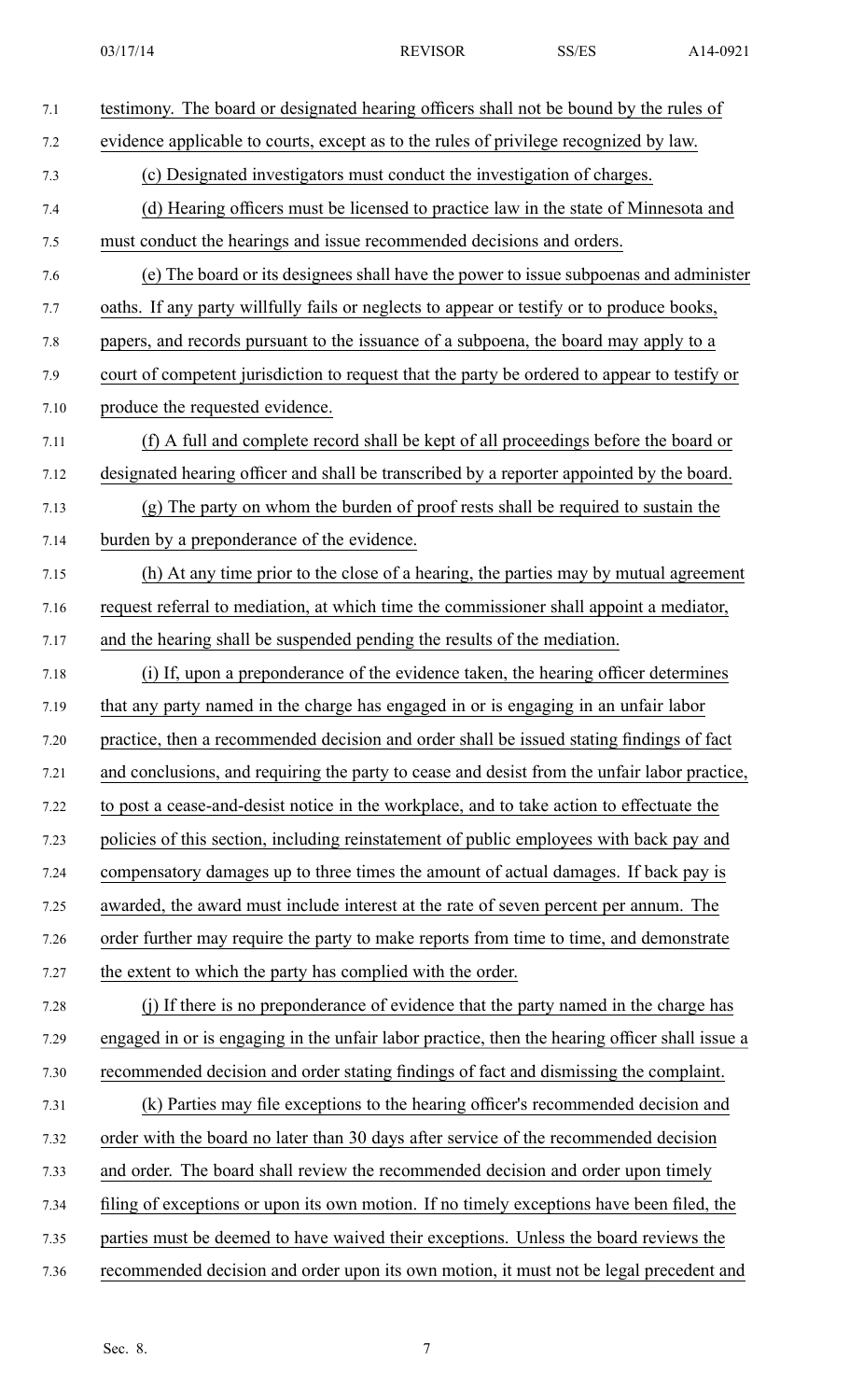| 8.1  | must be final and binding only on the parties to the proceeding as issued in an order issued    |
|------|-------------------------------------------------------------------------------------------------|
| 8.2  | by the board. If the board does review the recommended decision and order, the board            |
| 8.3  | may adopt all, part, or none of the recommended decision and order, depending on the            |
| 8.4  | extent to which it is consistent with the record and applicable laws. The board shall issue     |
| 8.5  | and serve on all parties its decision and order. The board shall retain jurisdiction over the   |
| 8.6  | case to ensure the parties' compliance with the board's order. Unless overturned by the         |
| 8.7  | board, the parties must comply with the recommended decision and order.                         |
| 8.8  | (1) Until the record has been filed in the Court of Appeals or district court, the board        |
| 8.9  | at any time, upon reasonable notice and in a manner it deems appropriate, may modify or         |
| 8.10 | set aside, in whole or in part, any finding or order made or issued by it.                      |
| 8.11 | (m) Upon a final order that an unfair labor practice has been committed, the board or           |
| 8.12 | the charging party may petition the district court for the enforcement of the order and for     |
| 8.13 | appropriate temporary relief or restraining order. When the board petitions the court, the      |
| 8.14 | charging party may intervene as a matter of right.                                              |
| 8.15 | (n) Whenever it appears that any party has violated a final order of the board issued           |
| 8.16 | pursuant to this section, the board must petition the district court for an order directing the |
| 8.17 | party, its officers, agents, servants, successors, and assigns to comply with the order of      |
| 8.18 | the board. The board shall be represented in this action by its general counsel, who has        |
| 8.19 | been appointed by the board. The court may grant or refuse, in whole or in part, the relief     |
| 8.20 | sought, provided that the court also may stay an order of the board pending disposition of      |
| 8.21 | the proceedings. The court may punish a violation of its order as in civil contempt.            |
| 8.22 | (o) The board shall have power, upon issuance of an unfair labor practice complaint             |
| 8.23 | alleging that a party has engaged in or is engaging in an unfair labor practice, to petition    |
| 8.24 | the district court for appropriate temporary relief or restraining order. Upon the filing of    |
| 8.25 | any such petition, the court shall cause notice thereof to be served upon such parties,         |
| 8.26 | and thereupon shall have jurisdiction to grant to the board or commissioner temporary           |
| 8.27 | relief or a restraining order as it deems appropriate. Nothing in this paragraph precludes      |
| 8.28 | a charging party from seeking injunctive relief in district court after filing the unfair       |
| 8.29 | labor practice charge.                                                                          |
| 8.30 | (p) The proceedings in paragraphs $(m)$ , $(n)$ , and $(o)$ shall be commenced in the           |
| 8.31 | district court for the county in which the unfair labor practice which is the subject of        |
| 8.32 | the order or administrative complaint was committed, or where a party alleged to have           |
| 8.33 | committed the unfair labor practice resides or transacts business.                              |
| 8.34 | (q) The board shall not defer to any grievance and arbitration procedure or other               |
| 8.35 | legal process in investigating or deciding any unfair labor practice case, charge, or claim.    |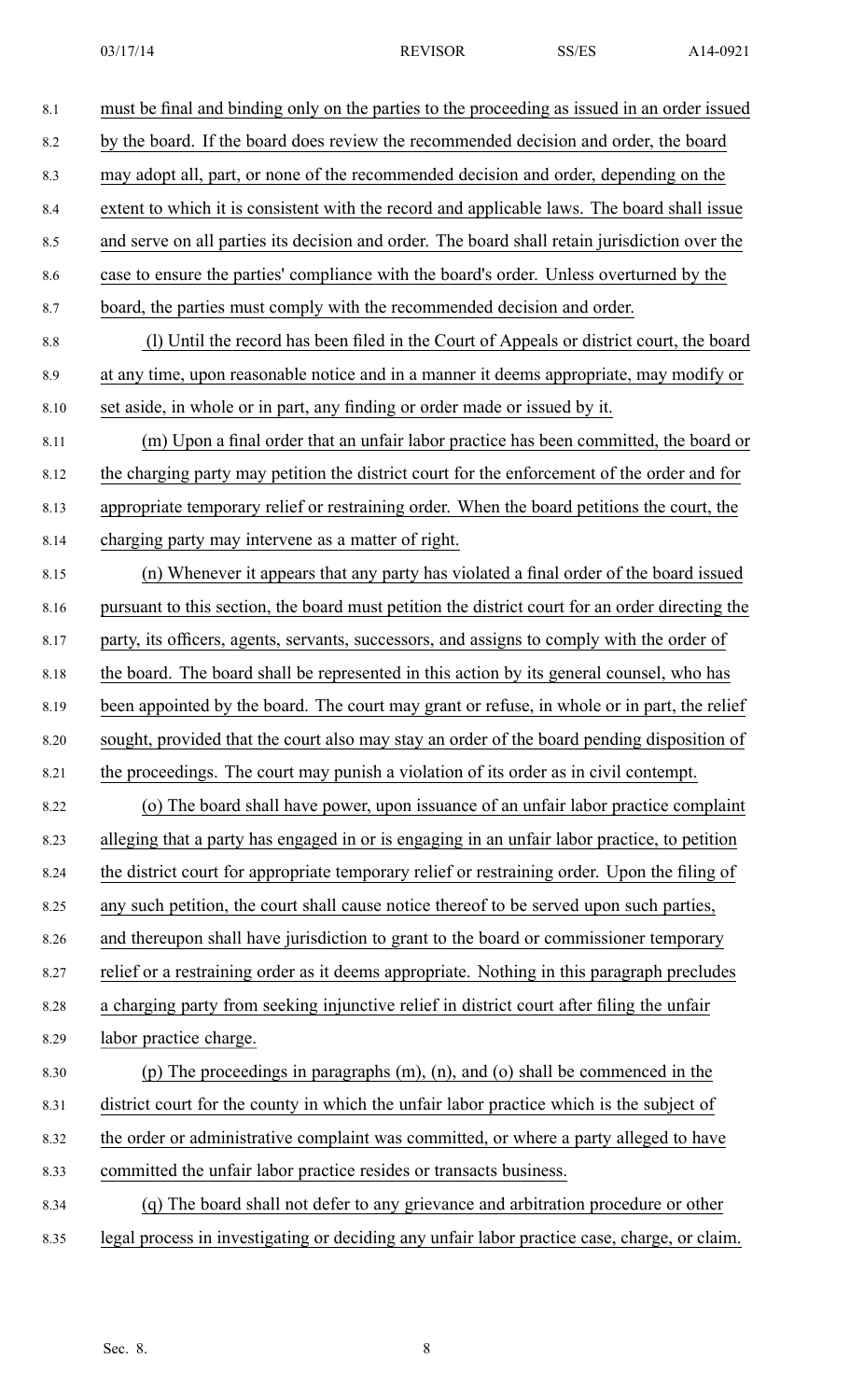| 9.1  | Subd. 2. Employers. Public employers, their agents and representatives are                 |
|------|--------------------------------------------------------------------------------------------|
| 9.2  | prohibited from:                                                                           |
| 9.3  | (1) interfering, restraining, or coercing employees in the exercise of the rights          |
| 9.4  | guaranteed in sections 179A.01 to 179A.25;                                                 |
| 9.5  | (2) dominating or interfering with the formation, existence, or administration of any      |
| 9.6  | employee organization or contributing other support to it;                                 |
| 9.7  | (3) discriminating in regard to hire or tenure to encourage or discourage membership       |
| 9.8  | in an employee organization;                                                               |
| 9.9  | (4) discharging or otherwise discriminating against an employee because the                |
| 9.10 | employee has signed or filed an affidavit, petition, or complaint or given information or  |
| 9.11 | testimony under sections 179A.01 to 179A.25;                                               |
| 9.12 | (5) refusing to meet and negotiate in good faith with the exclusive representative of      |
| 9.13 | its employees in an appropriate unit;                                                      |
| 9.14 | (6) refusing to comply with grievance procedures contained in an agreement;                |
| 9.15 | (7) distributing or circulating a blacklist of individuals exercising a legal right or     |
| 9.16 | of members of a labor organization for the purpose of preventing blacklisted individuals   |
| 9.17 | from obtaining or retaining employment;                                                    |
| 9.18 | (8) violating rules established by the commissioner regulating the conduct of              |
| 9.19 | representation elections;                                                                  |
| 9.20 | (9) refusing to comply with a valid decision of a binding arbitration panel or arbitrator; |
| 9.21 | (10) violating or refusing to comply with any lawful order or decision issued by           |
| 9.22 | the commissioner or the board;                                                             |
| 9.23 | (11) refusing to provide, upon the request of the exclusive representative, all            |
| 9.24 | information pertaining to the public employer's budget both present and proposed,          |
| 9.25 | revenues, and other financing information provided that in the executive branch of state   |
| 9.26 | government this clause may not be considered contrary to the budgetary requirements of     |
| 9.27 | sections $16A.10$ and $16A.11$ ; or                                                        |
| 9.28 | (12) granting or offering to grant the status of permanent replacement employee            |
| 9.29 | to a person for performing bargaining unit work for the employer during a lockout of       |
| 9.30 | employees in an employee organization or during a strike authorized by an employee         |
| 9.31 | organization that is an exclusive representative.                                          |
| 9.32 | Subd. 3. Employees. Employee organizations, their agents or representatives,               |
| 9.33 | and public employees are prohibited from:                                                  |
| 9.34 | (1) restraining or coercing employees in the exercise of rights provided in sections       |
| 9.35 | 179A.01 to 179A.25;                                                                        |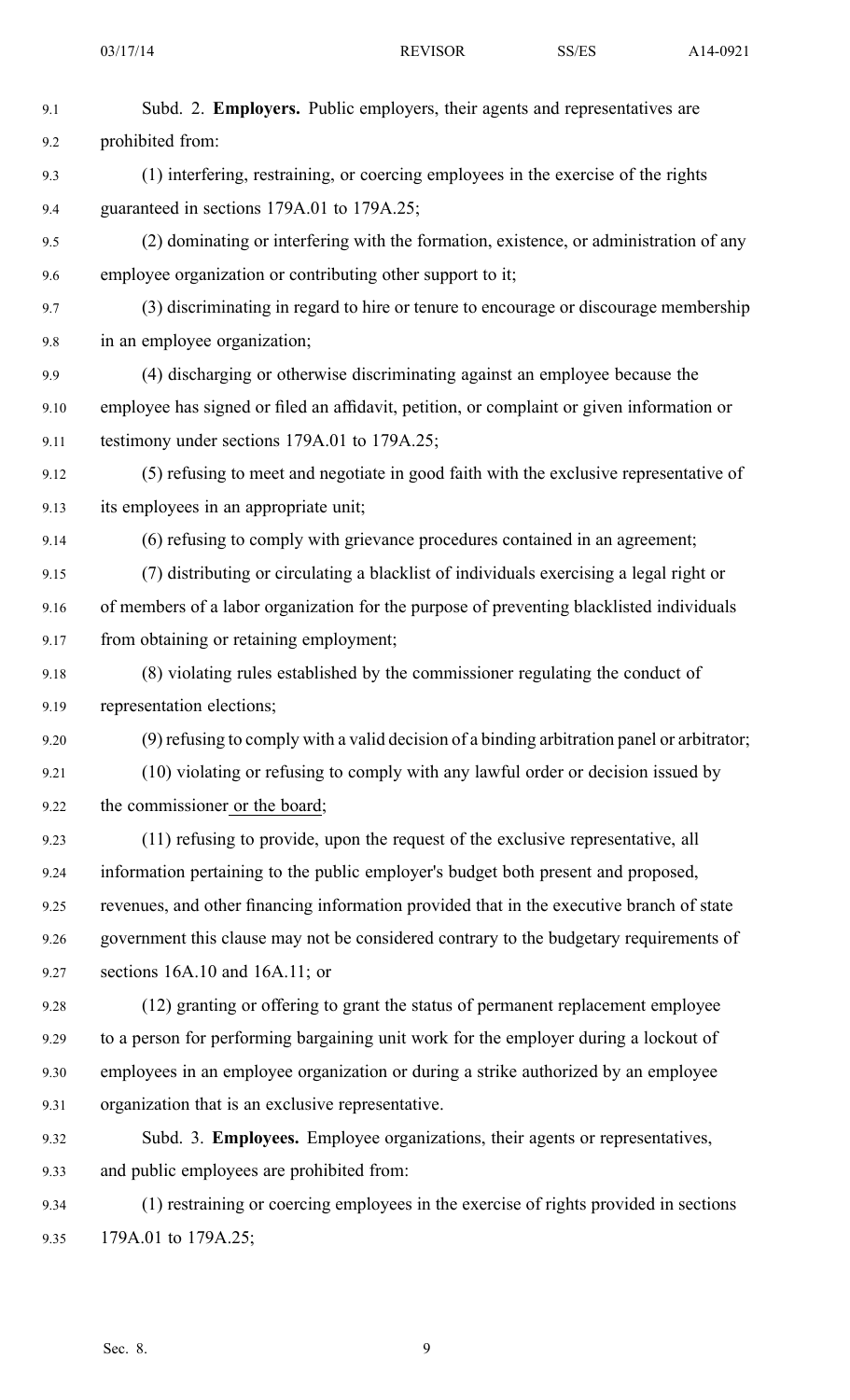| 10.1  | (2) restraining or coercing a public employer in the election of representatives to be       |
|-------|----------------------------------------------------------------------------------------------|
| 10.2  | employed to meet and negotiate or to adjust grievances;                                      |
| 10.3  | (3) refusing to meet and negotiate in good faith with a public employer, if the              |
| 10.4  | employee organization is the exclusive representative of employees in an appropriate unit;   |
| 10.5  | (4) violating rules established by the commissioner regulating the conduct of                |
| 10.6  | representation elections;                                                                    |
| 10.7  | (5) refusing to comply with a valid decision of an arbitration panel or arbitrator;          |
| 10.8  | (6) calling, instituting, maintaining, or conducting a strike or boycott against any         |
| 10.9  | public employer on account of any jurisdictional controversy;                                |
| 10.10 | (7) coercing or restraining any person with the effect to:                                   |
| 10.11 | (i) force or require any public employer to cease dealing or doing business with any         |
| 10.12 | other person;                                                                                |
| 10.13 | (ii) force or require a public employer to recognize for representation purposes an          |
| 10.14 | employee organization not certified by the commissioner;                                     |
| 10.15 | (iii) refuse to handle goods or perform services; or                                         |
| 10.16 | (iv) prevent an employee from providing services to the employer;                            |
| 10.17 | (8) committing any act designed to damage or actually damaging physical property             |
| 10.18 | or endangering the safety of persons while engaging in a strike;                             |
| 10.19 | (9) forcing or requiring any employer to assign particular work to employees in a            |
| 10.20 | particular employee organization or in a particular trade, craft, or class rather than to    |
| 10.21 | employees in another employee organization or in another trade, craft, or class;             |
| 10.22 | (10) causing or attempting to cause a public employer to pay or deliver or agree to          |
| 10.23 | pay or deliver any money or other thing of value, in the nature of an exaction, for services |
| 10.24 | which are not performed or not to be performed;                                              |
| 10.25 | (11) engaging in an unlawful strike;                                                         |
| 10.26 | (12) picketing which has an unlawful purpose such as secondary boycott;                      |
| 10.27 | (13) picketing which unreasonably interferes with the ingress and egress to facilities       |
| 10.28 | of the public employer;                                                                      |
| 10.29 | (14) seizing or occupying or destroying property of the employer;                            |
| 10.30 | (15) violating or refusing to comply with any lawful order or decision issued by             |
| 10.31 | the commissioner or the board.                                                               |
| 10.32 | Sec. 9. APPROPRIATION; INITIAL ASSISTANCE.                                                   |
| 10.33 | (a) $$125,000$ in fiscal year 2015 is appropriated from the general fund to the              |

10.34 commissioner of the Bureau of Mediation Services for purposes of the Public Employment